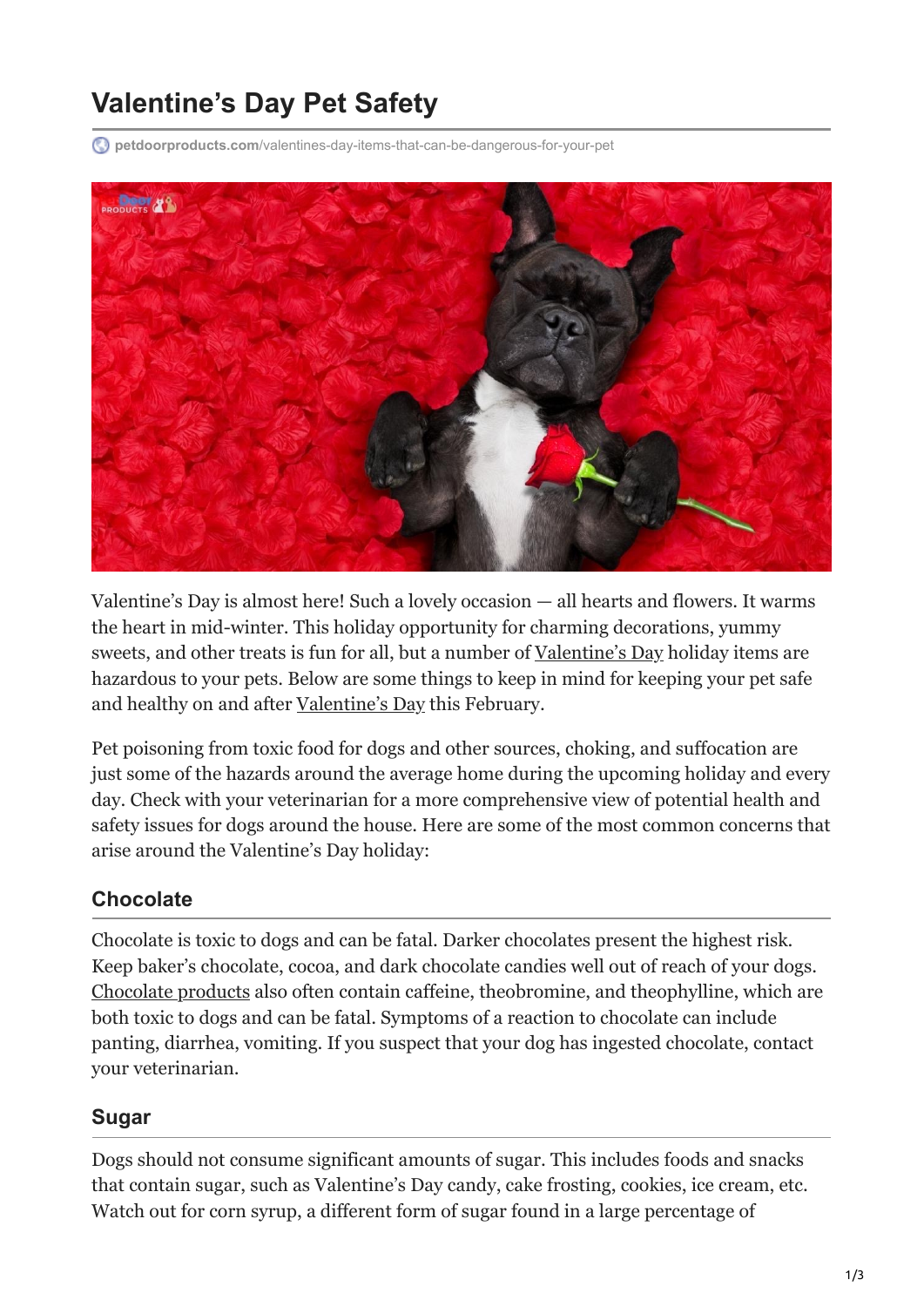processed foods. If your dog frequently consumes too much, that habit can result in obesity, dental problems, obesity, and potentially diabetes.

### **Xylitol**

Confections such as jelly beans, chewing gum, and other candies often contain Xylitol. It is a plant extract used as a sugar substitute in many types of candy. Xylitol is highly toxic to dogs, and even small amounts can be fatal. Ingesting this substance can cause excessive insulin release, kidney failure, or death. If xylitol poisoning is identified early, it may be possible for emergency treatment of your dog to provide a better outcome.

#### **Alcohol**

As in humans, alcohol intoxication in dogs can cause poor motor control, stomach acid imbalance, labored breathing, and other significant symptoms. If your dog ingests alcohol in a dangerous amount, it can even cause a coma or death for a dog. It may seem harmless to give a dog beer, but in addition to containing alcohol, beer has hops, which are also dangerous for dogs. Ingesting hops can cause a dog to experience panting, fever, rapid heart rate, seizures, and even death.

#### **Gift Wrap and Ribbons**

Gift wrapping and ribbons can make Valentine's Day gift-giving feel more special. But, after the wraps and bows are thrown aside, your pets may be attracted to chewing them. Ingesting gift wrapping materials can result in choking, intestinal blockage, or other potentially deadly complications.

So, be careful to keep gift bags, grocery bags, snack bags for chips, etc., out of your dog's reach. Dogs cannot resist sticking their heads into bags that have a scent of food in them, which can cause a pet to suffocate in just a few minutes.

#### **Floral Bouquets**

Beautiful flower arrangements are so lovely it can be hard to imagine that they could be dangerous in some way. However, various flower species are toxic to dogs. Tulips, lilies, azaleas, and other popular flowers for use in gift bouquets are extremely hazardous to dogs. Symptoms of poisoning from flower ingestion can include vomiting, potential kidney failure, and death.

If your Valentine gives you flowers in an arrangement containing any of these plant species or others that are toxic to canines, be sure to keep them in a safe location. Display your flowers where you can enjoy having them and where you do not have to be concerned about them being a danger to your pet.

## **Happy Valentine's Day From Pet Door Products**